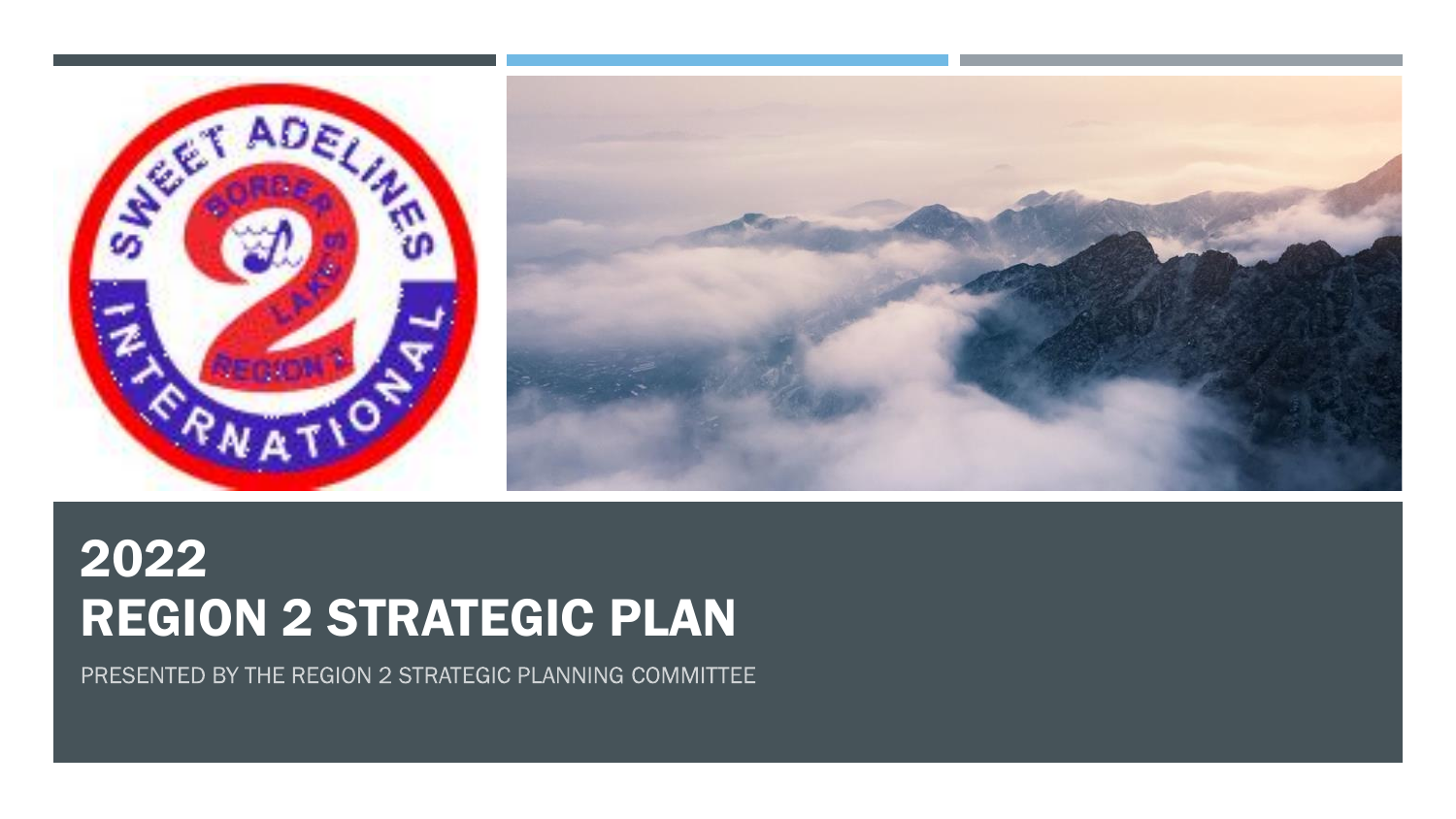### STRATEGIC PLANNING COMMITTEE MEMBERS

- **Maria Christian Co-Chair**
- **Judy Sirut Co-Chair**
- **Deana Fisher**
- **LeAnn Hazlett**
- **Lois Kelly**
- **Nancy Kirkpatrick**
- Cathy Maxwell
- Ann Norman
- **Mary Patrick**
- **Nanette Peters**
- **Sonnet Grace Rumora**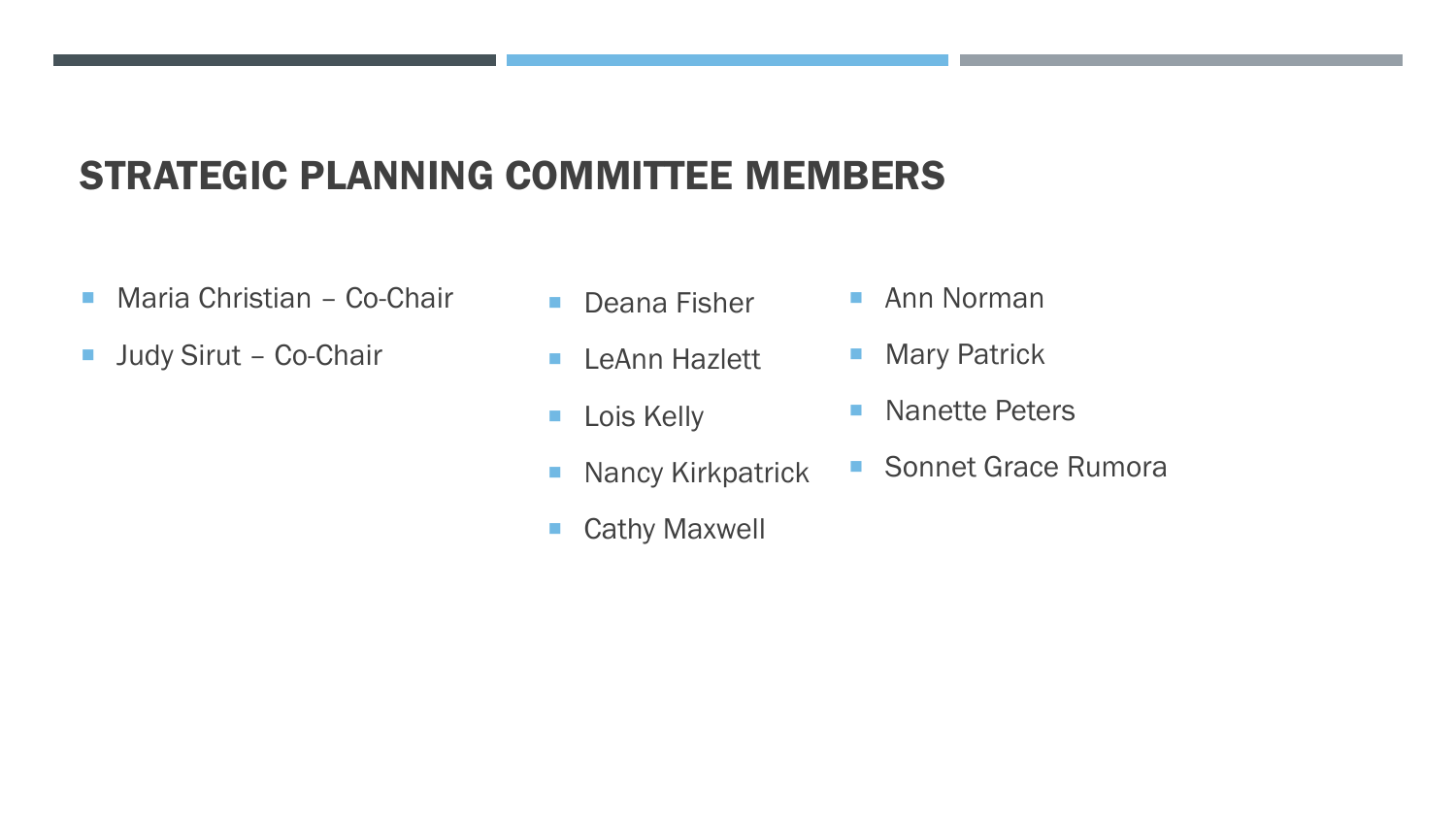| <b>17 Jan. 2021</b>            |                                                   | 31 Jan. 2021                                             |                                                     | 28 Feb. - 7 Mar. 2021                              |
|--------------------------------|---------------------------------------------------|----------------------------------------------------------|-----------------------------------------------------|----------------------------------------------------|
| Committee had kick off meeting |                                                   | <b>Finalized Vision and Mission</b><br><b>Statements</b> |                                                     | Final review and draft submission to<br><b>RMT</b> |
|                                | Vision and Mission Statement work<br>24 Jan. 2021 |                                                          | 2021<br>• Strategic Plan development<br>$6-21$ Feb. |                                                    |

#### COMMITTEE TIMELINE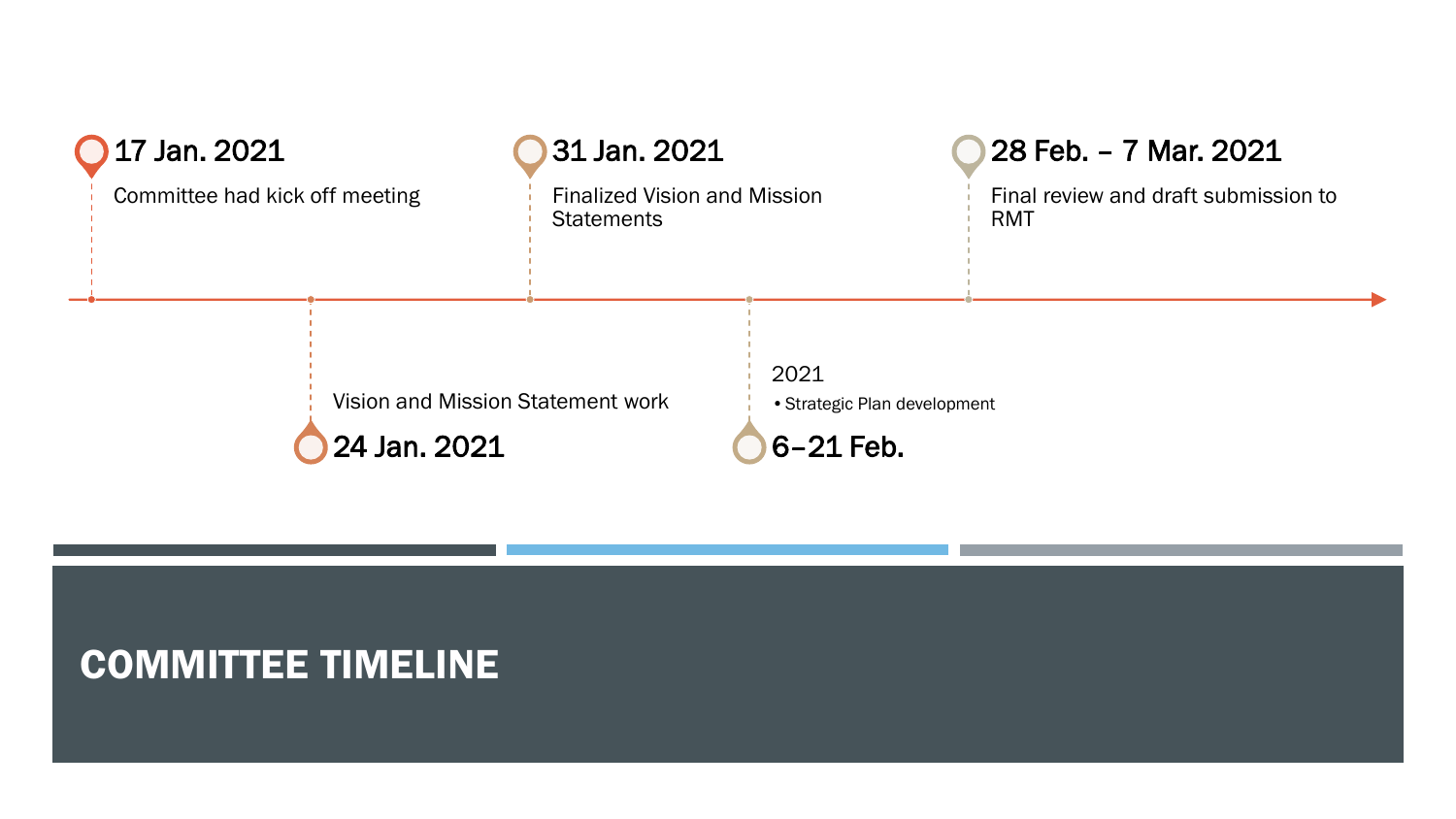### REGION 2

| Vision                                                                                                                                             | <b>Mission</b>                                                                                                          |
|----------------------------------------------------------------------------------------------------------------------------------------------------|-------------------------------------------------------------------------------------------------------------------------|
| • Advance the<br>empowerment of female<br>voices, in barbershop<br>and a cappella harmony<br>through education,<br>performance, and<br>competition | • Encourage and inspire a<br>diverse community of a<br>cappella singers to<br>achieve harmony and<br>musical excellence |

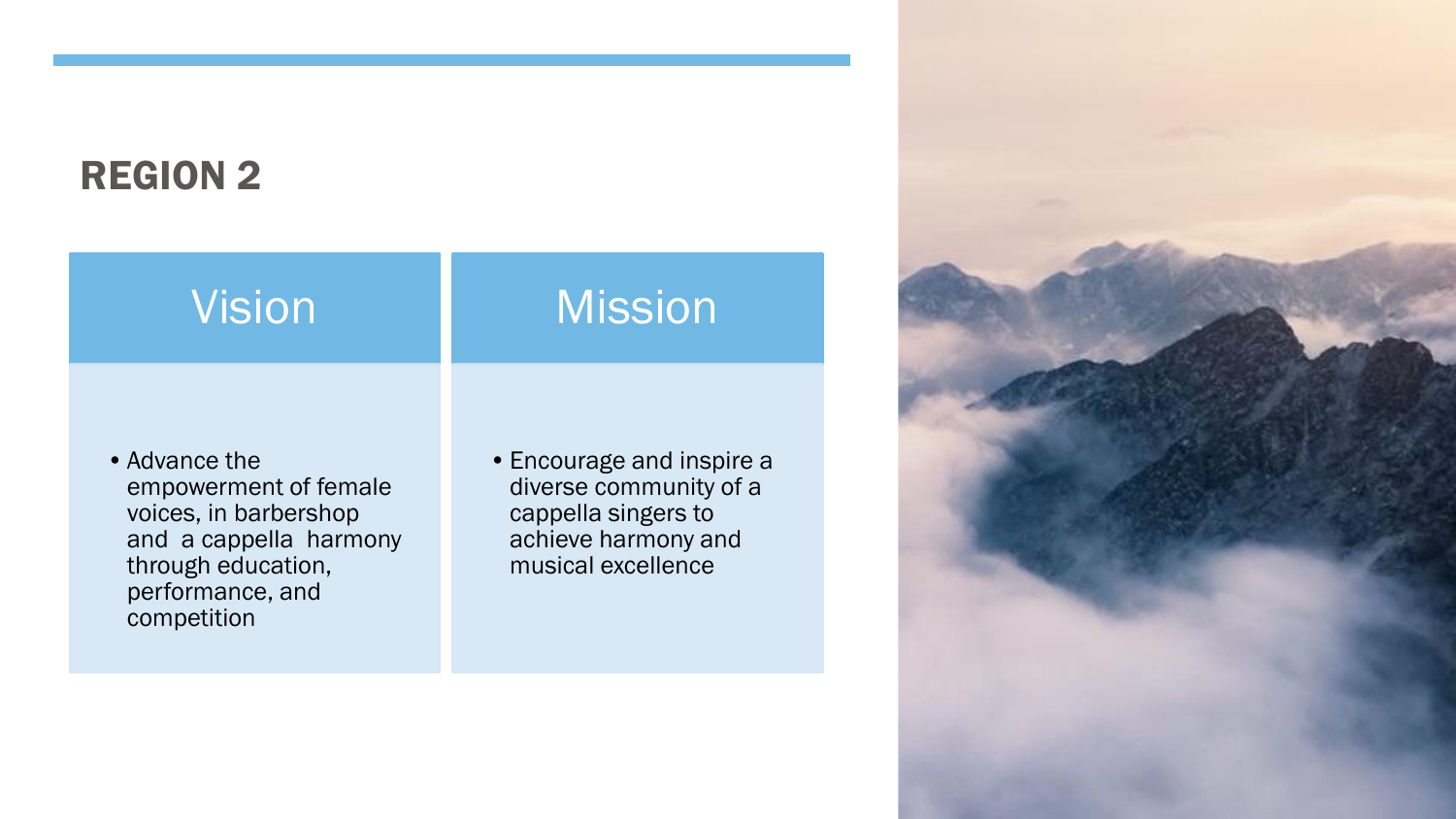#### GUIDING PRINCIPLES

Musical Excellence *We promote music education through the art of performance and competition.* 



#### Culture of Belonging

*We create harmony where every voice matters. We foster an environment that celebrates and respects our differences to provide a joyful place to share in song*.

Empowering Leadership

*We encourage and inspire everyone to lead from where they stand. To develop strong and effective leaders, we advocate personal growth and connections through education and mentoring opportunities.*



**Community Community Community Communities** by sharing our love of barbershop harmony. *of barbershop harmony.*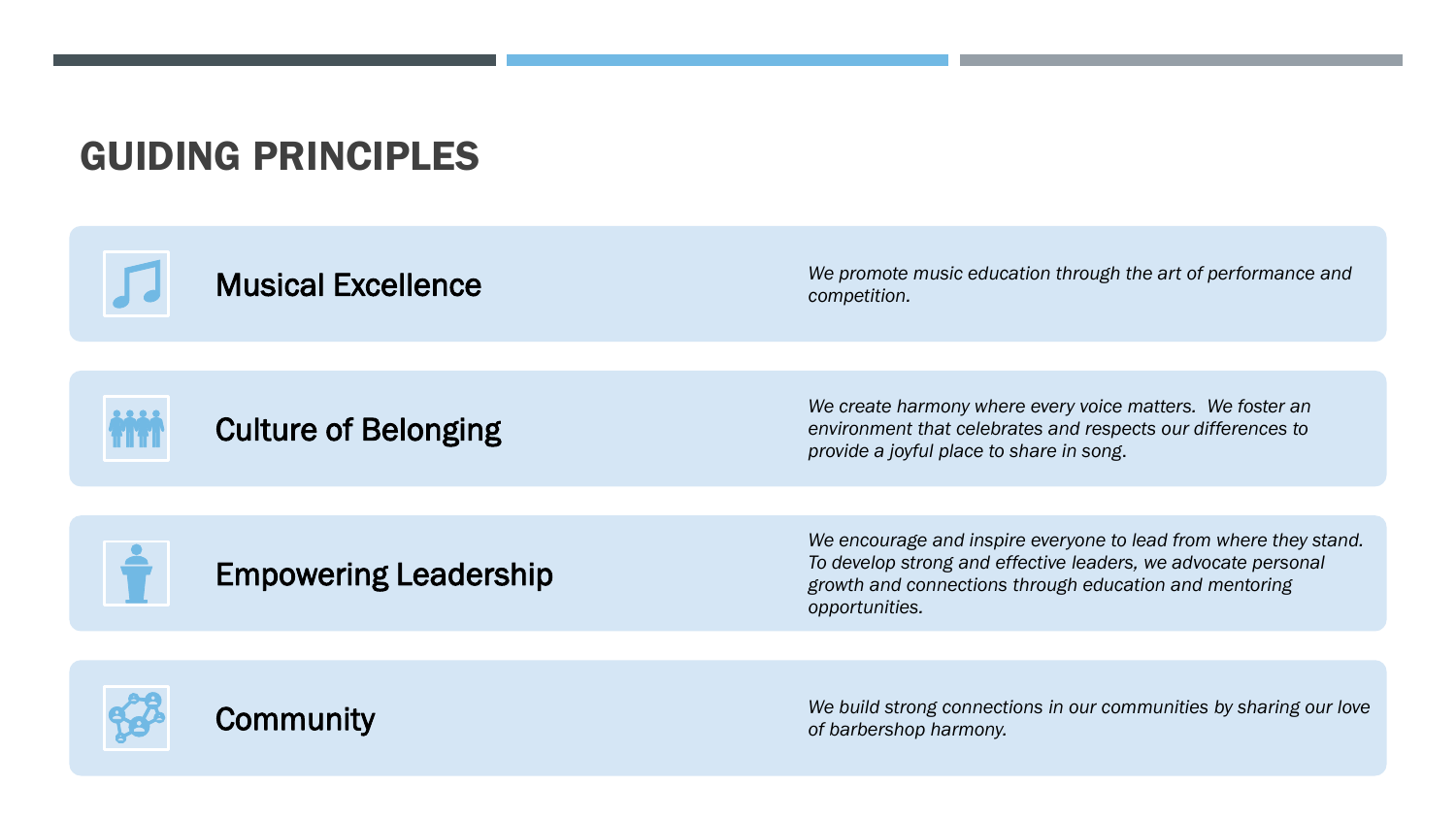# The purpose of the strategic planning committee

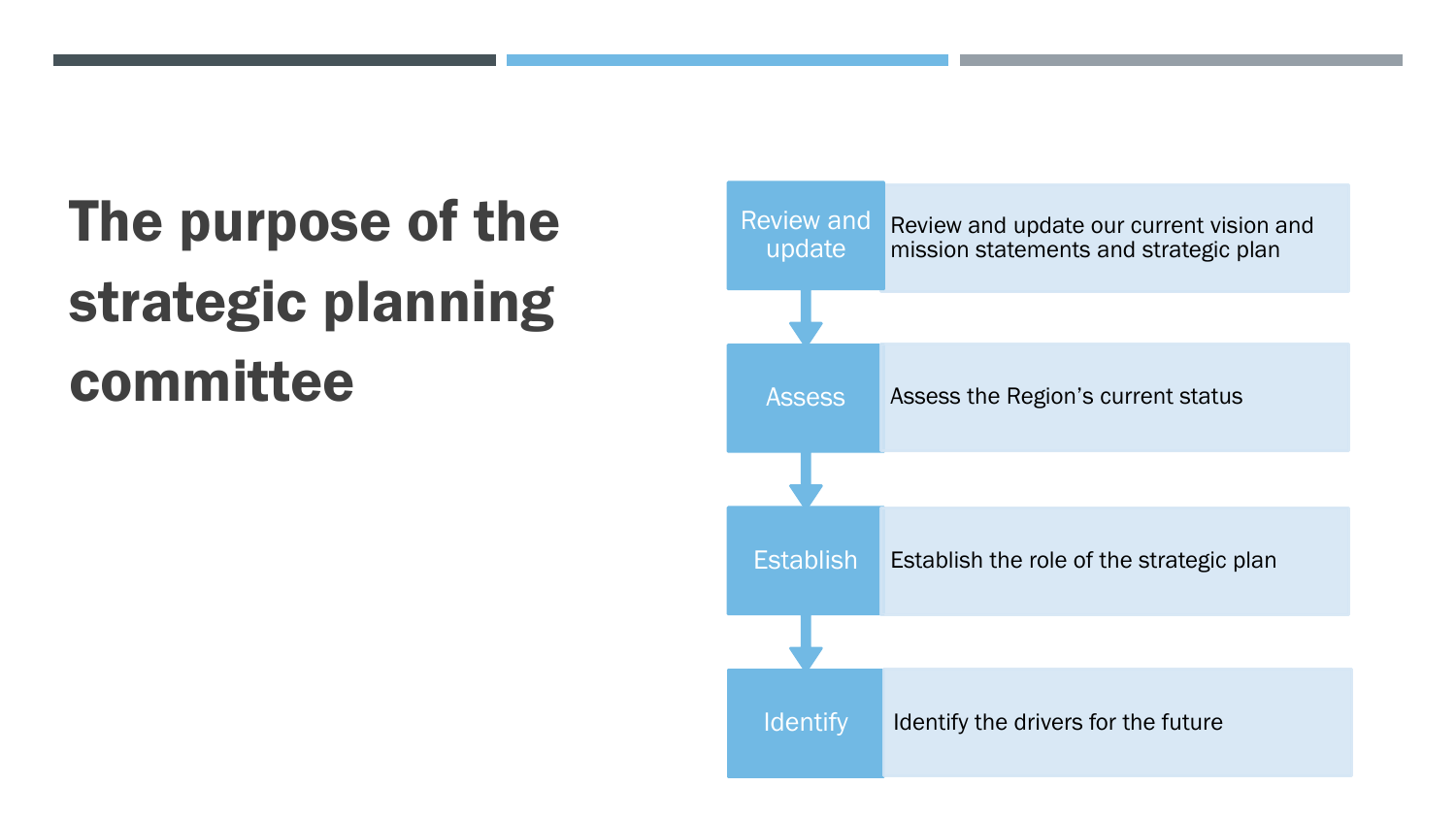| <b>Key Element of Focus</b> | <b>Education</b>                                                                                                                                                                                                                                                                                                                                                                                                                                            |  |  |  |
|-----------------------------|-------------------------------------------------------------------------------------------------------------------------------------------------------------------------------------------------------------------------------------------------------------------------------------------------------------------------------------------------------------------------------------------------------------------------------------------------------------|--|--|--|
|                             | Our programs engage and energize women to achieve excellence in music and leadership.                                                                                                                                                                                                                                                                                                                                                                       |  |  |  |
| Key Initiatives             | * Provide quarterly music educational events<br>* Provide semi-annual leadership educational events<br>* Provide annual Director educational event<br>* Provide International sponsored certification education to all interested regional members<br>* YWIH Program                                                                                                                                                                                        |  |  |  |
| <b>Deliverables</b>         | * Performance and Vocal Production<br>- General Membership<br>- Quartets<br>- Choruses<br>*Encompass elements of management and administration skills including diversity training<br>*International faculty level education resource<br>* Opportunities for shared discussions for Directors and Chapter Leadership<br>* Provide Director Certification Program<br>* Provide education opportunities for Music Arrangers<br>* Young singers mentor program |  |  |  |
| <b>Key Measures</b>         | Ex. Music schools<br>Ex. #of new certified directors / arrangers<br>Ex. #of new RMT                                                                                                                                                                                                                                                                                                                                                                         |  |  |  |

,一个人都是一个人的人,而且,他们的人都是不是,他们的人都是不是,他们的人都是不是,他们的人都是不是,他们的人都是不是,他们的人都是不是,他们的人都是不是,他们的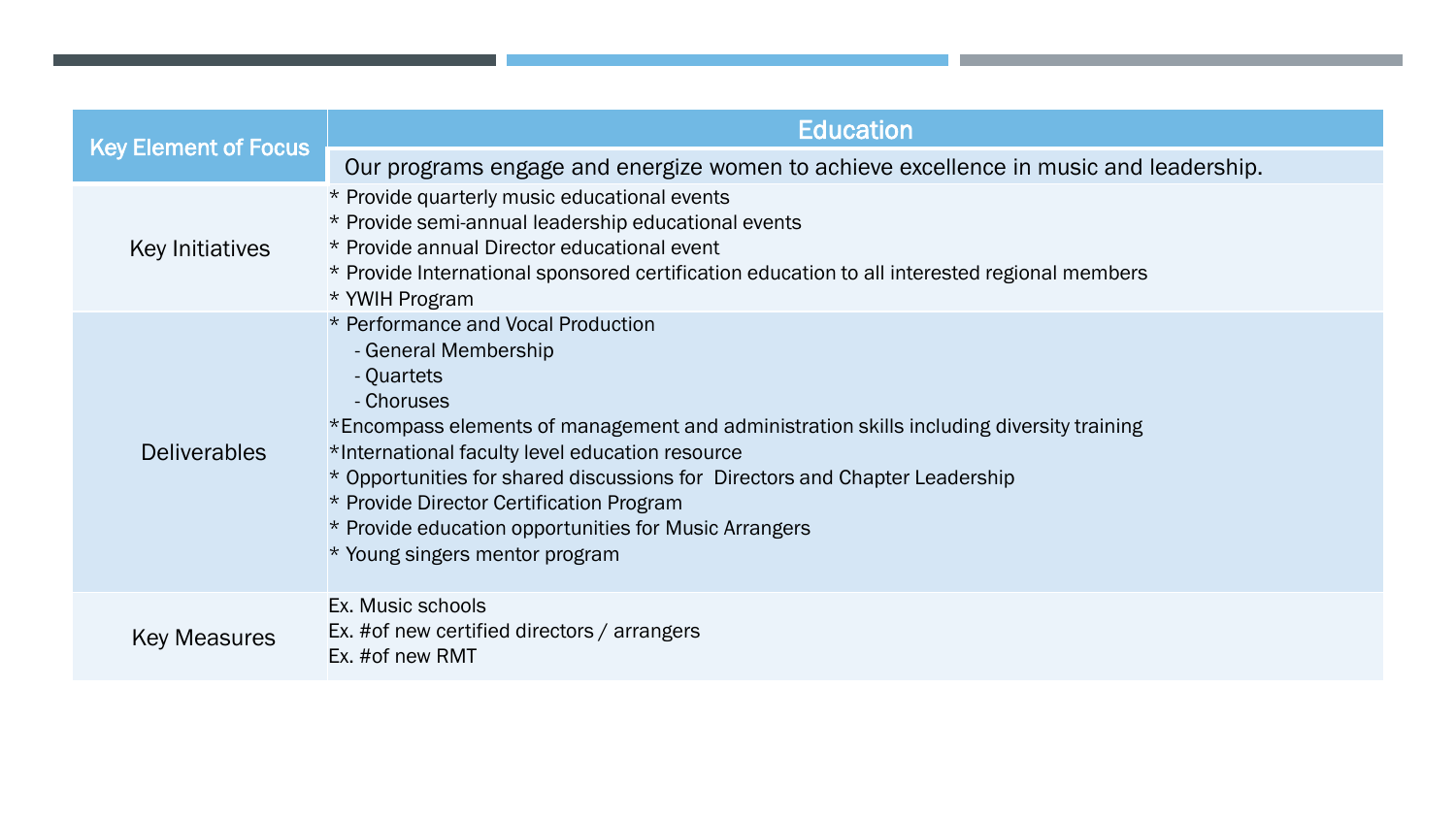| <b>Key Element of Focus</b> | Marketing/Membership                                                                                                                                                                                                                                                                                                                                                                                                   |  |  |
|-----------------------------|------------------------------------------------------------------------------------------------------------------------------------------------------------------------------------------------------------------------------------------------------------------------------------------------------------------------------------------------------------------------------------------------------------------------|--|--|
|                             | Provide the processes, tools, and support to enable choruses to promote barbershop and a cappella<br>singing to the surrounding communities for the benefit of engagement                                                                                                                                                                                                                                              |  |  |
| <b>Key Initiatives</b>      | * Promote every member as an ambassador of Region 2 and Sweet Adelines International<br>* Create and solidify our brand<br>* Increase social media presence<br>* Provide roundtable discussions for the marketing and membership leads<br>* Continue to support the YWIH program<br>* Ensure choruses have resources for member engagement and retention                                                               |  |  |
| <b>Deliverables</b>         | * Sweet Adelines Ambassador Program (SAAP) presentation/correspondence<br>* Participate in state/province wide promotional programs<br>* Provide materials/outreach to schools and community functions<br>* Engage Regional social media accounts<br>* Provide updated website<br>* Marketing/Membership events<br>* Promotion of area YWIH day camps<br>* Create membership retention program utilizing SAI resources |  |  |
| <b>Key Measures</b>         | Ex. Measured attendance at events<br>Ex. #of Performances within communities<br>Ex. Website hits/subscriptions (like Youtube)                                                                                                                                                                                                                                                                                          |  |  |